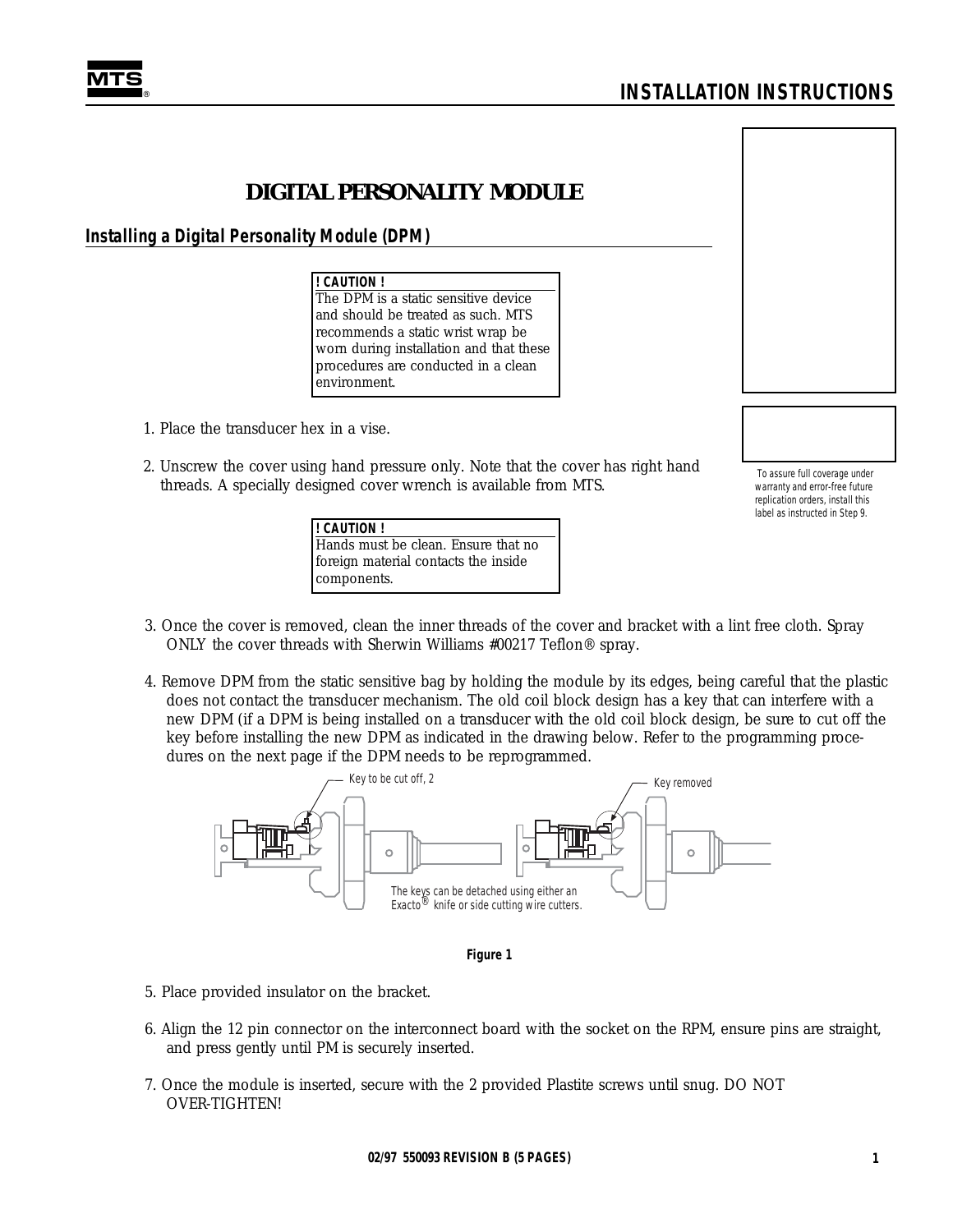- 8. Carefully align the cover to the threads and hand tighten until snug against the gasket.
- 9. Once cover is secure, attach the provided label as shown in Figure 2.



10. Connect transducer and verify proper operation.

# **DPM Programming Procedure (Asynchronous Mode)**

| <b>NOTE</b>                            |
|----------------------------------------|
| DPM programming switches are set       |
| from the factory. Call MTS before mak- |
| ing any adjustments to the switches. A |
| small flat head screw driver should be |
| used to program the switches. (See     |
| Figure 1, next page, for switch loca-  |
| tions).                                |
|                                        |

### **! CAUTION !**

The DPM is a static sensitive device and should be treated as such. MTS recommends a static wrist wrap be worn during installation and programming. These procedures are to be conducted in a clean environment.

- 1. SW1 and SW2 are programming switches used to set the number of recirculations from hexadecimal numbers 01 to 7F or from 81 to FF (refer to Table 2). Table 1 indicates the resolutions that are attainable with a given number of recirculations; these numbers assume a standard 27 to 28 MHz crystal is being used.
- 2. SW3 is the switch used to program, or set, the update time for internal interrogation. Update Time is programmed using hexadecimal numbers 0 to F (refer to Table 3). Follow the steps below to program Update Time.
- **Step A:** Knowing the stroke length, the null, and the resolution desired, use Table 1 to find the corresponding number of recirculation required.
- **Step B:** Find the minimum required update time (Umin) using the formula below: U(min) = (2.5 + Null + Stroke) (0.01086 ms/in. x N) *Where:*  Stroke = stroke length in inches (1 to 300 inches)  $N =$  number of recirculations Null = null length in inches

**Step C:** Go to Table 3 to select the switch setting SW3 that yields the closest update time which is greater than or equal to Umin.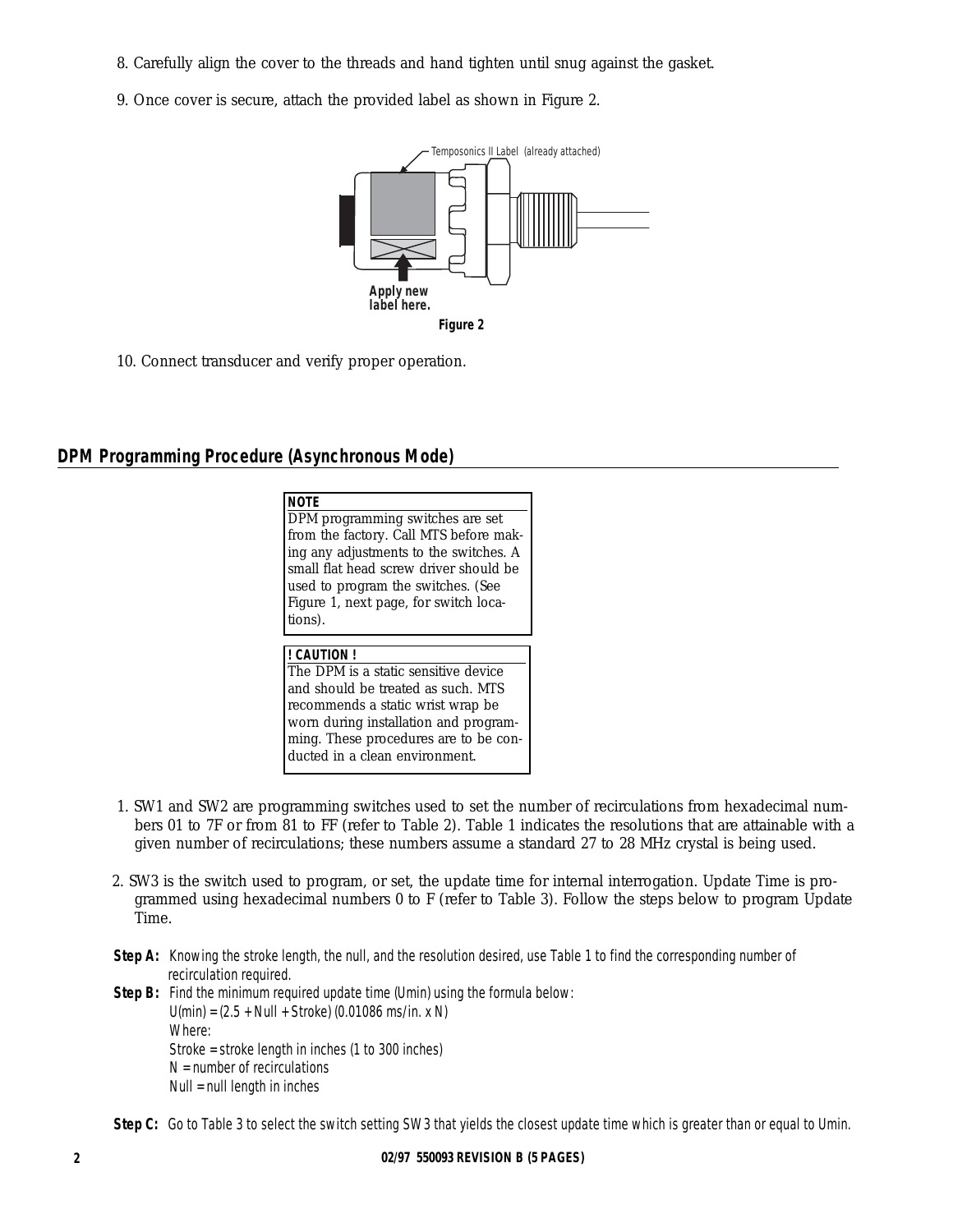**Step D:** Use the following formula to verify the exact update time of the transducer. Update Time =  $(N + 1)$  (SW3 + 1) (0.2 ms) *Where:* 

 $N =$  number of recirculations SW3 = switch setting in decimal

**EXAMPLE:** *Given:*  Stroke Length = 20 inches Null = 2 inches Resolution = 0.001 inch

**SOLUTION:** a. From Table 1, the corresponding recirculation is N = 4.

b. From Step B, above, the minimum required update time is:

### **Umin = (2.5 + 2 + 20) (0.01086) (4) = 1.064 ms**

- c. The programming table shows that the closest update time greater than or equal to Umin corresponding to  $N = 4$  is 2.00 ms; and SW3 = 1.
- d. Verifying the update time, from Step 2, the exact update time is:

**Update Time = (4 + 1) (1 + 1) (0.2 ms) = 2 ms**

#### **Switch Settings**

#### **Table 1**

Resolution vs. Recirculations w/27-28 MHz Crystal

| Resolution | Recirculation |
|------------|---------------|
| 0.004      |               |
| 0.002      | 2             |
| 0.001      | 4             |
| 0.0005     | ጸ             |
| 0.00025    | 16            |
| 0.000125   | 32            |
|            |               |



*Figure 3 Switch Locations*

**Table 2** 

|                 |                        | <b>Recirculation Switch Settings</b> |      |      |  |  |  |  |  |
|-----------------|------------------------|--------------------------------------|------|------|--|--|--|--|--|
|                 | Internal Interrogation | External Interrogation               |      |      |  |  |  |  |  |
| SW <sub>2</sub> | SW <sub>1</sub>        | Recirculation                        | SW 2 | SW 1 |  |  |  |  |  |
|                 |                        |                                      |      |      |  |  |  |  |  |
|                 |                        |                                      |      |      |  |  |  |  |  |
|                 |                        |                                      |      |      |  |  |  |  |  |
|                 |                        |                                      |      |      |  |  |  |  |  |
|                 |                        | 16                                   |      |      |  |  |  |  |  |
|                 |                        | 32                                   |      |      |  |  |  |  |  |
|                 |                        | 64                                   |      |      |  |  |  |  |  |
|                 |                        |                                      |      |      |  |  |  |  |  |



#### **MTS Systems Corporation** Sensors Division

3001 Sheldon Drive Cary, North Carolina 27513 Phone: 800-633-7609 Fax: 919-677-0200

# **MTS Sensor Technologie GmbH**

**and Co. KG** Auf dem Schüffel 9 D-58513 Lüdenscheid Federal Republic of Germany Telephone: +49-2351-95870 Fax: +49-2351-56491

## **02/97 550093 REVISION B (5 PAGES) 3**

#### **MTS Sensors Technology Corporation**

Lions Plaza 805 1-1-8 Shin-Yokohama Kohoku-ku, Yokohama 222 Japan Telephone: +81-45-475-2401 Fax: +81-45-475-0641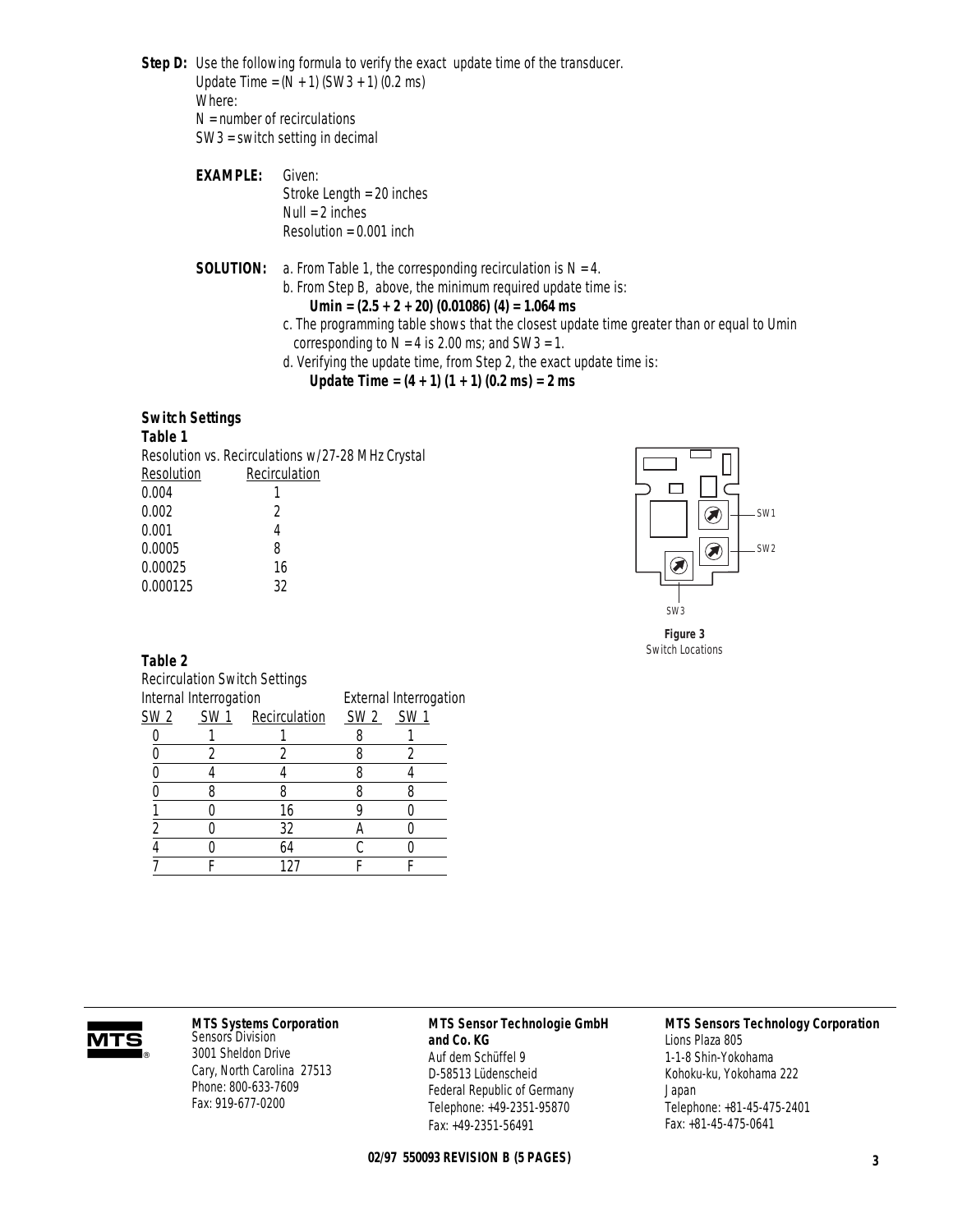|                                  |                 | 3.20      | 4.80              | 6.40            | 8.00    |           | 14.40             |   | 25.60          | 27.20                    | 51.20 | 52.80             |                | 76.80 | 78.40             | 102.40                   | 104.00            |   |                   | $\frac{128.00}{129.60}$ |   | 153.60                   | 155.20         |   | 179.20                   | 180.80                   | 182.40 |                         | 204.80            |                                        |
|----------------------------------|-----------------|-----------|-------------------|-----------------|---------|-----------|-------------------|---|----------------|--------------------------|-------|-------------------|----------------|-------|-------------------|--------------------------|-------------------|---|-------------------|-------------------------|---|--------------------------|----------------|---|--------------------------|--------------------------|--------|-------------------------|-------------------|----------------------------------------|
| Page 4 of 5                      | SW <sub>3</sub> |           |                   |                 | N       |           | $\overline{ }$    |   | Ņ              | $\overline{\phantom{a}}$ | ↖     | N                 |                | Ľ     | N                 | $\overline{\phantom{0}}$ | Ľ                 |   | Ľ                 | $\overline{ }$          |   | $\overline{\phantom{0}}$ | $\overline{ }$ |   | $\overline{\phantom{0}}$ | $\overline{\phantom{a}}$ | N      |                         | N                 |                                        |
| $\omega$<br>550093               |                 | 2.80      | 4.20              | 5.60            | 7.00    |           | 12.60             |   | 22.40          | 23.80                    | 44.80 | 46.20             |                | 67.20 | 68.60             | 89.60                    | 91.00             |   | 112.00            | 113.40                  |   | 134.40                   | 135.80         |   | 156.80                   | 158.20                   | 159.60 |                         | 179.20            |                                        |
|                                  |                 | ဖ         | ဖ                 | ဖ               | ဖ       |           | ဖ                 |   | ဖ              | ဖ                        | ဖ     | ဖ                 |                | ဖ     | ဖ                 | ဖ                        | ဖ                 |   | ဖ                 | ဖ                       |   | ဖ                        | ဖ              |   | ဖ                        | ဖ                        | ဖ      |                         | $\bullet$         |                                        |
|                                  | Ξ               | 2.40      | 3.60              | 4.80            | 6.00    |           | 10.80             |   | 19.20          | 20.40                    | 38.40 | 39.60             |                | 57.60 | 58.80             | 76.80                    | 78.00             |   | 96.00             | 07.70                   |   | 115.20                   | 116.40         |   | 134.40                   | 135.60                   | 136.80 |                         | 153.60            |                                        |
|                                  |                 | 5         | 5                 | 5               | LO      |           | 5                 |   | 5              | LO                       | 5     | 5                 |                | 5     | 5                 | 5                        | 5                 |   | ا ما              | Ю                       |   | 5                        | 5              |   | 5                        | 5                        | 5      |                         | LO                |                                        |
|                                  | Ξ               | 2.00      | 3.00              | 4.00            | 5.00    |           | 0.00              |   | 16.00          | 17.00                    | 32.00 | 33.00             |                | 48.00 | 49.00             | $rac{64.00}{65.00}$      |                   |   | 80.00             | 81.00                   |   | 96.00                    | 97.00          |   | 112.00                   | 113.00                   | 114.00 |                         | 128.00            |                                        |
|                                  |                 | 4         | 4                 | 4               | 4       |           | 4                 |   | 4              | 4                        | 4     | 4                 |                | 4     | 4                 | 4                        | 4                 |   | 4                 | 4                       |   | 4                        | 4              |   | 4                        | 4                        | 4      |                         | 4                 |                                        |
|                                  |                 | 1.60      | 2.40              | 3.20            | 4.00    |           | 7.20              |   | 12.80          | 13.60                    | 25.60 | 26.40             |                | 38.40 | 39.20             | 51.20                    | 52.00             |   | 64.00             | 64.80                   |   | 76.80                    | 77.60          |   | 89.60                    | 90.40                    | 01.20  |                         | 102.40            |                                        |
|                                  |                 | က         | က                 | က               | က       |           | က                 |   | ო              | က                        | ω     | က                 |                |       | ო∣ო               | ო                        | က                 |   |                   | ო∣ო                     |   | ო                        | ო              |   | ო                        | က                        | ო      |                         | က                 |                                        |
| DPM PROGRAMMING                  |                 | 1.20      | 1.80              | 2.40            | 3.00    |           | 5.40              |   | 9.60           | 10.20                    | 19.20 | 19.80             |                | 28.80 | 29.40             | 38.40                    | 39.00             |   | 48.00             | 48.60                   |   | 57.60                    | 58.20          |   | 67.20                    | 67.80                    | 68.40  |                         | 76.80             |                                        |
|                                  |                 | $\sim$    | $\mathbf{\Omega}$ | $\sim$          | $\sim$  |           | $\mathbf{\Omega}$ |   | N              | $\sim$                   | Z     | $\mathbf{\Omega}$ |                | N     | $\mathbf{\Omega}$ | $\mathbf{\Omega}$        | $\mathbf{\Omega}$ |   | $\mathbf{\Omega}$ | Ν                       |   | $\mathbf{\Omega}$        | $\sim$         |   | N                        | $\mathbf{\Omega}$        | $\sim$ |                         | $\mathbf{\Omega}$ |                                        |
| $\geq$                           | $\equiv$        | 0.80      | 1.20              | 1.60            | 2.00    |           | 3.60              |   | 6.40           | 6.80                     | 12.80 | 13.20             |                | 19.20 | 19.60             | 25.60                    | 26.00             |   | 32.00             | 32.40                   |   | 38.40                    | 38.80          |   | 44.80                    | 45.20                    | 45.60  |                         | 51.20             | $2 \, \text{ms}$                       |
|                                  |                 |           |                   | $\mathbf{\tau}$ | ┯       |           | ┯                 |   | ↽              |                          |       | ┯                 |                | ↽     | ↽                 |                          | ┯                 |   | ↽                 | ᠇                       |   | ↽                        | ┯              |   | ↽                        | ┯                        | ↽      |                         |                   | $\overline{\phantom{a}}$               |
| Table 3-a: INTERNAL INTERROGATIC |                 | 0.40      | 0.60              | 0.80            | 1.00    |           | 1.80              |   | 3.20           | 3.40                     | 6.40  | 6.60              |                | 9.60  | 9.80              | 12.80                    | 13.00             |   | 16.00             | 16.20                   |   | 19.20                    | 19.40          |   | 22.40                    | 22.60                    | 22.80  |                         | 25.60             | Update time: $U = (N + 1) * (SW3 + 1)$ |
|                                  | SW <sub>3</sub> | $\bullet$ | $\circ$           | $\circ$         | $\circ$ |           | 0                 |   | 0              | $\circ$                  | 0     | $\bullet$         |                | 0     | 0                 | 0                        | 0                 |   | 0                 | 0                       |   | 0                        | 0              |   | 0                        | 0                        | 0      |                         | $\bullet$         |                                        |
|                                  |                 |           |                   |                 |         |           |                   |   |                |                          |       |                   |                |       |                   |                          |                   |   |                   |                         |   |                          |                |   |                          |                          |        |                         |                   |                                        |
|                                  | Z               |           | $\mathbf{\Omega}$ | က               | 4       |           | $\infty$          |   | $\frac{15}{2}$ | $\frac{6}{1}$            | 5     | 32                |                | 47    | $\frac{4}{3}$     | 83                       | $\mathbf{g}$      |   | 79                | 80                      |   | 95                       | 96             |   | $\frac{1}{1}$            | 112                      | 113    |                         | 127               |                                        |
|                                  | <b>ISW1</b>     |           | $\sim$            | က               | 4       |           | $\infty$          |   | ட              | 0                        | Щ     | 0                 |                | щ     | 0                 | щ                        | 0                 |   | : щ               | 0                       | ÷ | Щ                        | 0              |   | щ                        | 0                        | ┯      |                         | Щ                 |                                        |
|                                  | SW <sub>2</sub> | $\bullet$ | $\bullet$         | 0               | $\circ$ | $\bullet$ | $\bullet$         | 0 | 0              | ┯                        | ᠇     |                   | N <sub>N</sub> |       | ៧ೞ                | က∣က                      | 4                 | 4 | 4                 | 5                       |   | n p                      | ဖ              | ဖ | ဖ                        | ⊢                        | L      | $\mathop{~\smallfrown}$ | N                 |                                        |

c:\prjs\dpm\dpmprg4.xls c:\prjs\dpm\dpmprg4.xls